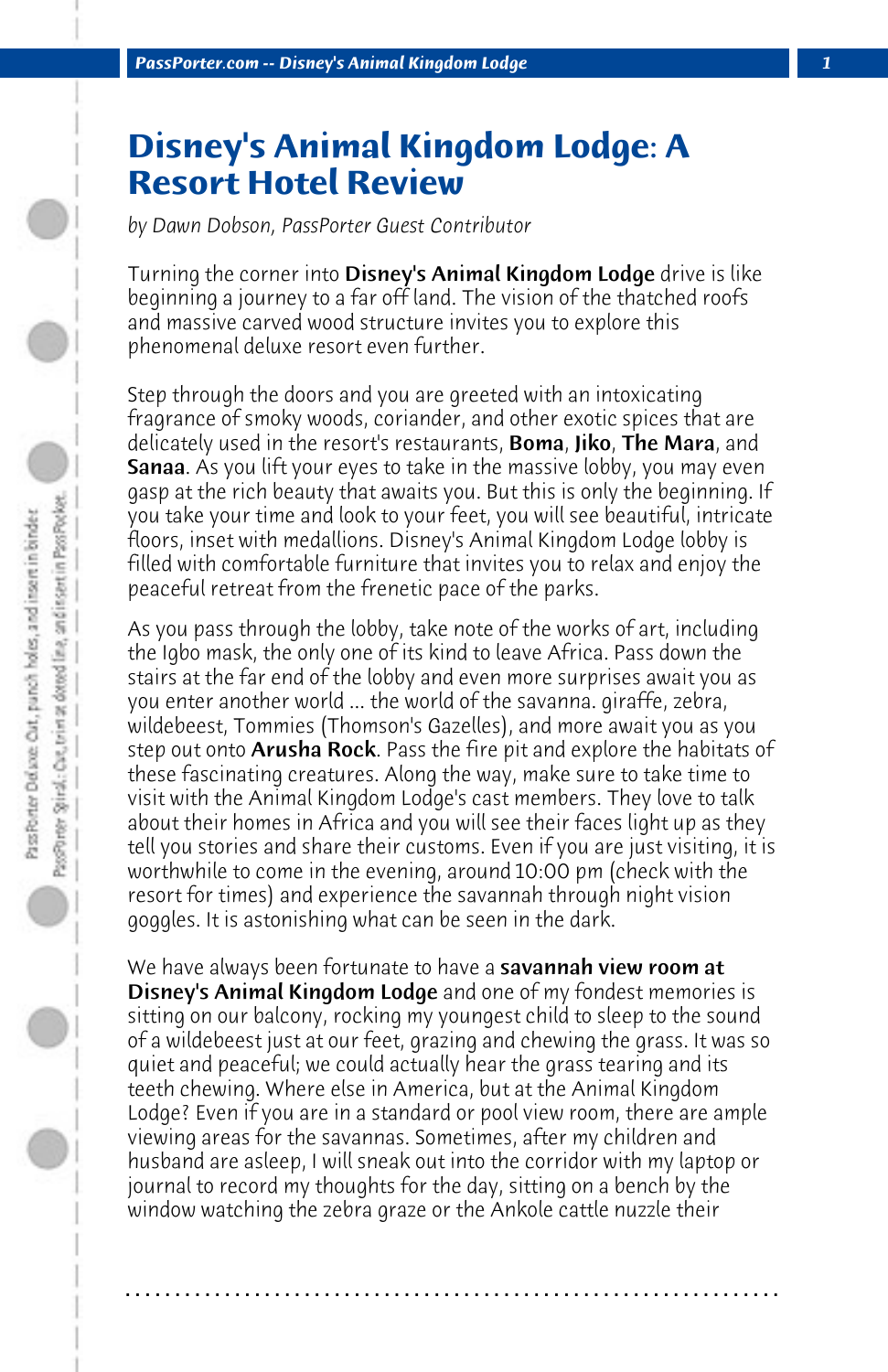young.

The zero-entry pool at Disney's Animal Kingdom Lodge is a pleasure for everyone. My children can play and slide while I wade, and babies giggle as the water gently laps their toes. The lush landscaping and [surrou](http://www.passporter.com/articles/sanaa-dining-review.html)nding kraal (corral) construction of the resort makes you feel a world away. Take time to experience the programs the resort offers as well. My children both participated in "bead activities" where they learned about flamingos, animal tracking, music, and more while earning beads for a necklace. At the conclusion of the final activity, they were allowed to choose a "totem" bead and to talk with a cast member from Africa about what the children could do to make our planet a better place. How exciting to watch them enjoy learning from people whose homes are half a world away! Even a full weekend of just resort time wasn't enough to experience all the Animal Kingdom Lodge has to offer.

There are four dining options at Disney's Animal Kingdom Lodge and we have enjoyed two -- **Boma (buffet)** and the **Mara (counter service)**. We find the food to be fresh, tasty, and reasonably priced. I now make many of our favorites at home to remind us of the scents and flavors we experienced. We have not yet had the pleasure of dining at Jiko or Sanaa, but plan to remedy that on our next visit. Often, after our meals, we wander into **Zawadi Marketplace**, the Disney's Animal Kingdom Lodge's shop that is so much more than just a gift shop. Items here range from the traditional stuffed Mickey to traditional African-carved stone eggs. Beautiful wooden giraffes and intricate masks can be purchased for much less than you would expect. There is so much to see that we usually have to make several trips just to enjoy the craftsmanship of the African people. The selection is so diverse that I have had no trouble finding beautiful souvenirs for my African-inspired office-on-a-budget.

Many people express concern that Disney's Animal Kingdom Lodge is "too far" or "inconvenient", and it is fairly distant from all theme parks but Disney's Animal Kingdom. That, however, is also the beauty of it. An advantage is that buses are not shared with another resort, so transportation is quite easy. There is nothing quite as relaxing as passing through the doors and being greeted with that marvelous aroma after a long day in the parks. Quiet, peaceful, exotic, and beautiful... Animal Kingdom Lodge is our Walt Disney World home.

*About The Author: Dawn is a scrapbook and tie dye designer who homeschools two of her four daughters and is always looking for an excuse to talk about Walt Disney World!*

**. . . . . . . . . . . . . . . . . . . . . . . . . . . . . . . . . . . . . . . . . . . . . . . . . . . . . . . . . . . . . . . . . .**